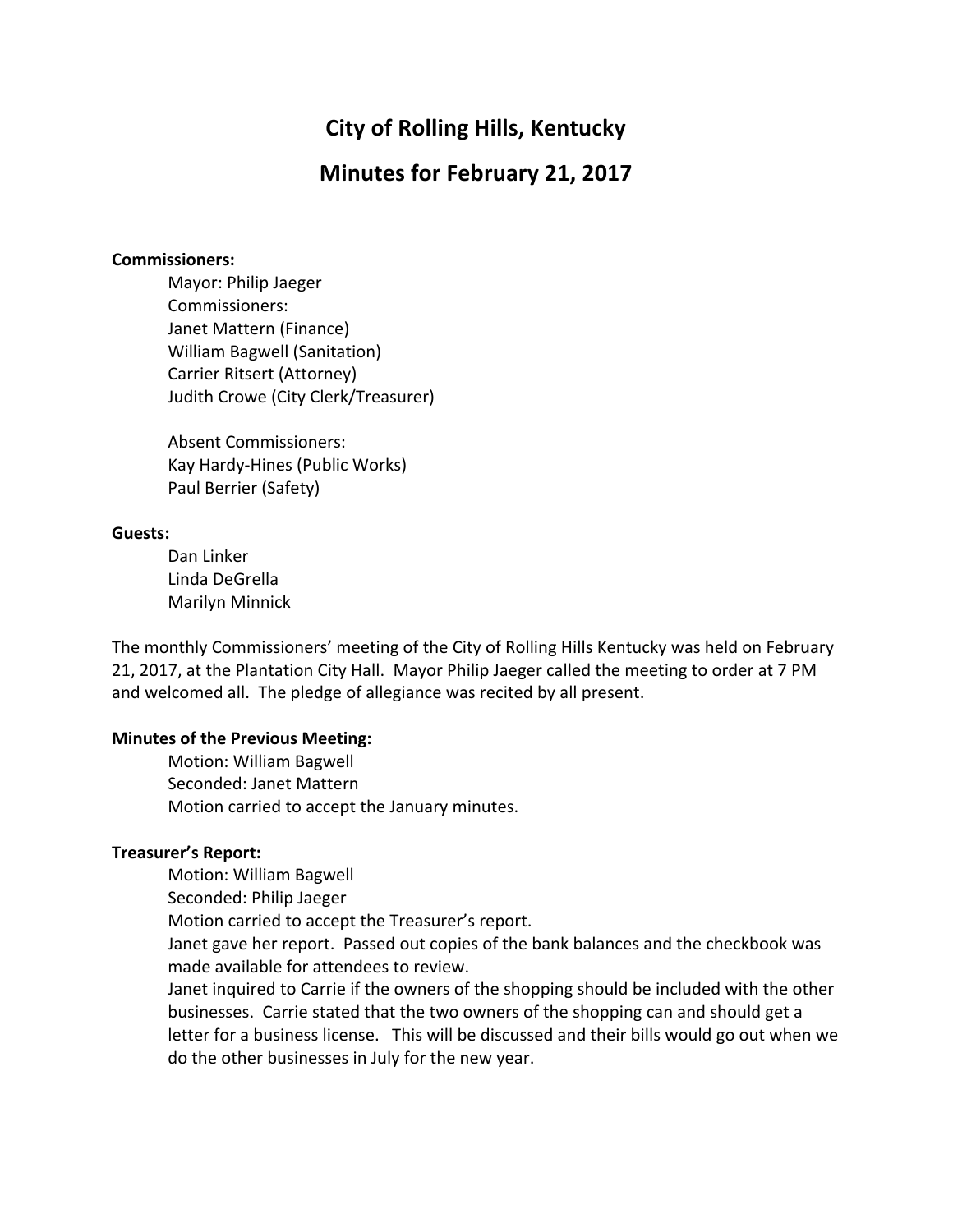#### **Municipal Orders:**

Janet read the municipal orders. Motion: William Bagwell Seconded: Philip Jaeger Janet asked about investing some of our money. Carrie stated that she would get some information on investing from Charlie Venamen, who is the CPA who works for Plantation.

## **Open Forum:**

Marilyn asked if our city ordinance on signs included putting signs in our yards, like the one that was in Meadowvale, about welcoming people in different languages. The only signs permitted would be for sale signs on homes, yard sale signs and any others that have a timely use.

Dan Linker stated that the minutes and municipal orders needs to be put on the web site. He stated that the November and December were not there.

Cheryl from Zachery Taylor elementary school spoke about raising funds to replace the playground equipment on the school grounds. The school board stated that they don't have the funds to give the school. The playground equipment is not able to be used at all. Phil stated that he would put something in the cities newsletter so if residents wanted to donate they could. She asked is we had any ideas on how to raise the money. We thanked her for making the city aware of the problem.

## **City Attorney:**

Carrie stated the she spoke with Pam Howarah that she works with cities to help them clean up the city records. She helps with getting the ordinances codified. There are some services that are free and also there is grant money. Pam will call Judy and set up a date to come and talk with the city.

ABC licenses - Carrie talked with them about the city issuing alcohol license to the businesses that deal with alcohol. She will let us know at the next meeting. Sign height regulations  $-$  the sign height can be adjusted if possible and when it would be a benefit to the city. There is a regulation on the height of the signs.

New pay rates went into effect on 1-1-2017.

The sign ordinance does cover if someone damages a sign that they are responsible of fixing the sign. That seems to be a problem for the sign behind the shopping center at Langdon and Aylesbury.

The delinquent 2016 property tax and rental fee letters were sent out. They will have 20 days to respond to Judy if they have or have not paid. Liens will be filled after the next meeting for the ones who have not responded to the city letters.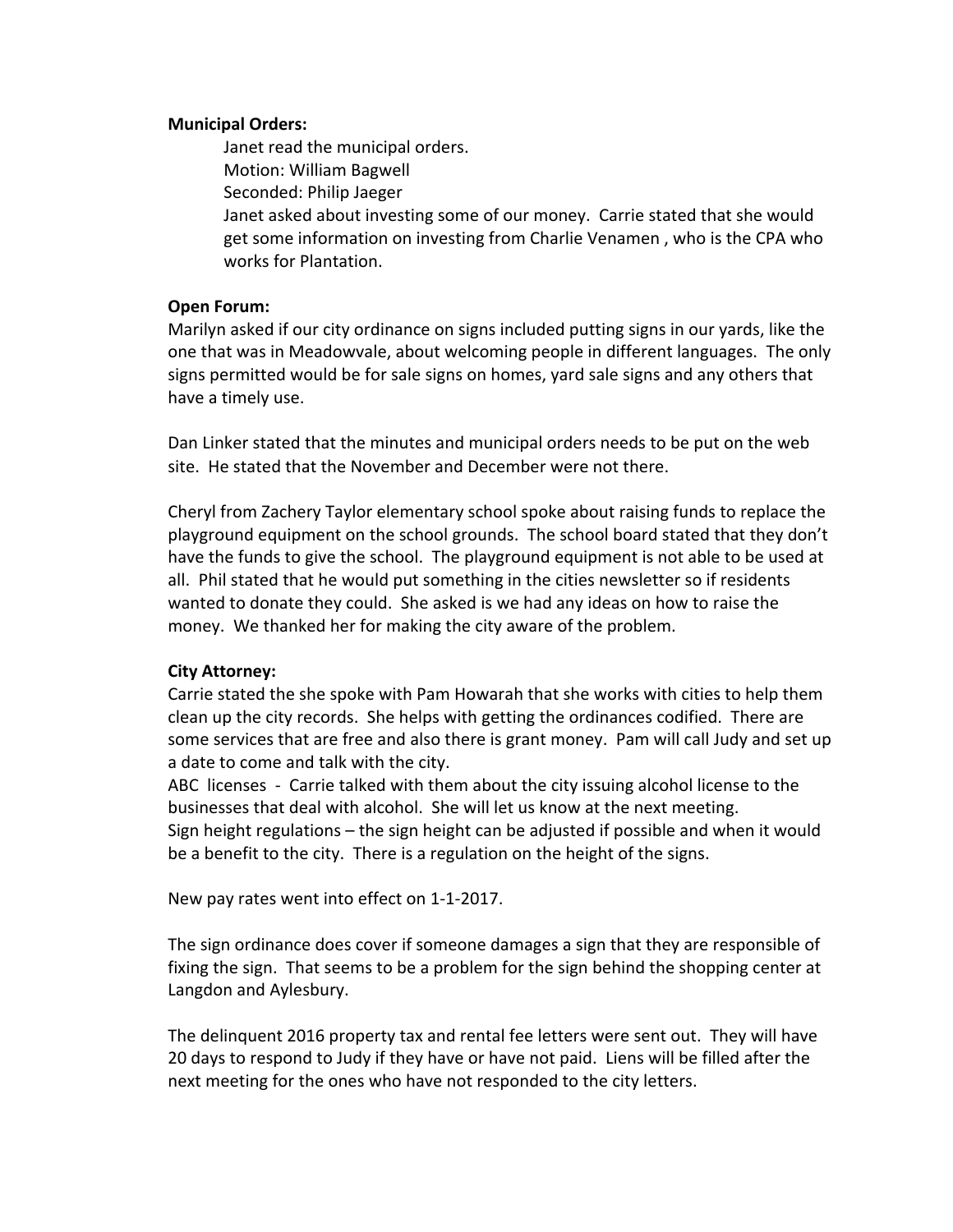Bill Bagwell made a motion to have a  $2<sup>nd</sup>$  reading of the Parking Ordinance. Janet Mattern seconded the motion. Carrier read the  $2^{nd}$  reading of the Parking Ordinance. Janet Mattern made a motion to accept the revised Parking Ordinance. Bill Bagwell seconded the motion to accept. Motion was moved by all to accept the new Parking Ordinance.

Bill suggested that either use guard rails or railroad ties at the corner on Aylesbury and Langdon to keep trucks from mowing down the stop sign there.

Liens could be placed on the rental properties for not paying the rental fees.

Both owners of the shopping center will and can be billed for business license in July as they had never been billed before.

Judy will send the address to Carrie for the Metro phone business as they have not paid their license bill.

## **Code Enforcement Officer:**

Kenny Betts stated that 3 cars, one with expired tags a silver mustang and a black volkswagon in the apartment with flat tires. He will cite all the vehicles and see if they comply. Bill stated that we have an ordinance for parking in the shopping center.

Public Works: No report.

Safety: No report.

## **Sanitation:**

Bill Bagwell gave his report and stated that anyone who puts mattress or box springs out must have them covered. He asked the driver to please place the waste cans back on the drive or in the yard.

Bill stated that the sanitation contract expires in June and he is going to ask Rumpke if the will extend the current contract for two more years without any increases.

## **Old Business:**

All items listed were covered by the people who represented that area.

## **New Business:**

All city records in singular location by the EOM. Phil asked Judy where the city records where. Judy stated that some of the records were in the back room at Plantation and the current year was still at her house. See will get with Phil to move them to the storage unit.

Additional Patrol – Janet asked about the schedule that Paul gets from Kentuckiana. She suggested that Paul needs to get a schedule for the patrols and post it in an email to all commissioners before the end of the month for next month. If they can't give us the us the patrol we need, then maybe we need to find someone else to do the patrols.